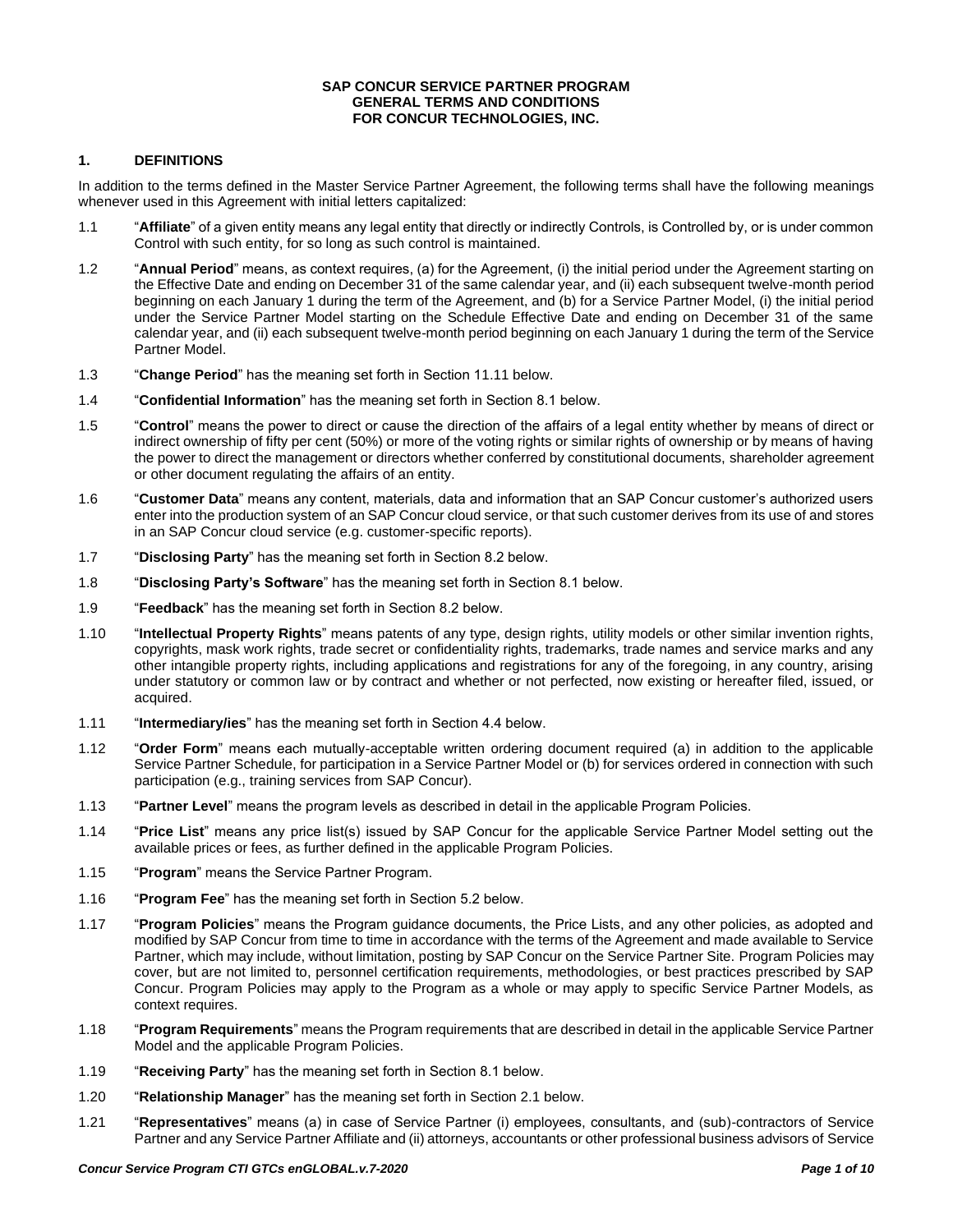Partner or any Service Partner Affiliate; and (b) in case of SAP Concur (i) employees, consultants, and (sub)-contractors of SAP Concur or any SAP Concur Affiliate and (ii) attorneys, accountants, or other professional business advisors of SAP Concur or any SAP Concur Affiliate, who are in the case of both subclauses (a) and (b) actively and directly involved in the performance of obligations under any part of this Agreement or who otherwise need to know the Confidential Information for the purpose of a party's performance under any part of this Agreement and are put under obligations of confidentiality substantially similar to those set forth in Section 8 below.

- 1.22 "**Reasonable Steps**" has the meaning set forth in Section 8.2 below.
- 1.23 "**SAP Concur Program Logos**" has the meaning set forth in Section 3.1 below.
- 1.24 "**SAP Concur Property**" has the meaning set forth in Section 3.2 below.
- 1.25 "**SAP Group**" means SAP Parent and each Affiliate under its direct or indirect Control.
- 1.26 "**SAP Parent**" means SAP SE, a European Company (Societas Europaea, SE) established under the laws of Germany and the European Union, registered with the commercial register of the local court of Mannheim, Germany, under HRB 719915, with registered office in Walldorf, Germany, and business address at Dietmar-Hopp-Allee 16, 69190 Walldorf, Germany.
- 1.27 "**SAP Partner Code of Conduct**" means SAP Group's global policy document that provides a set of informative guidelines to enable partners to comply with good business practices which is published on SAP's partner-dedicated website.
- 1.28 "**Schedule Effective Date**" means the effective date of the applicable Service Partner Schedule.
- 1.29 **Trademarks"** means the trademarks, service marks, trade names, service names, proprietary words, symbols and other logos of SAP Concur, SAP SE, and their respective Affiliates or licensors.

#### **2. PROGRAM**

- 2.1 Relationship Manager. Upon the Effective Date, Service Partner will designate and provide SAP Concur with the name, address, email address, and telephone number of a representative of Service Partner (a "**Relationship Manager**") whose responsibility is to: (a) act as the primary point of contact under this Agreement for Service Partner; and (b) manage all aspects of the relationship between SAP Concur and Service Partner under this Agreement on behalf of Service Partner, except as otherwise provided herein. Service Partner may replace its Relationship Manager by providing reasonable notice of the replacement to SAP Concur. SAP Concur will provide Service Partner with the email address of the SAP Concur contact alias (i.e., [sapconcurservicepartners@sap.com](mailto:sapconcurservicepartners@sap.com) or such other alias as SAP Concur may designate from time to time) for use in connection with Service Partner performing its obligations under the Agreement. With respect to any Service Partner Model for which Service Partner and SAP Concur have entered into a Service Partner Schedule, Service Partner may designate and provide SAP Concur with the name, address, email address, and telephone number of a representative of Service Partner whose responsibility is to, as the designee of the Relationship Manager: (a) act as the primary point of contact under this Agreement for such Service Partner Model; and (b) manage all aspects of the relationship between SAP Concur and Service Partner under this Agreement on behalf of Service Partner with respect to such Service Partner Model, except as otherwise provided herein. Service Partner may replace such designee by providing reasonable notice of the replacement to SAP Concur.
- 2.2 Program Requirements. Service Partner and its Affiliates shall comply with all Program Requirements for the Program and for each Service Partner Model for which Service Partner and SAP Concur have entered into a Service Partner Schedule, including any and all applicable Program Policies.
- 2.3 Non-Exclusivity. Nothing in this Agreement prohibits or restricts either party's right to develop, make, use, market, license, position, provide, and distribute software, cloud services or other services, documents, materials, or other products similar or competitive with those of the other party as long as it does not thereby breach its confidentiality obligations hereunder or any other part of this Agreement or violate the Intellectual Property Rights of the other party.
- 2.4 Customer Fees. Service Partner and its Affiliates have exclusive control over setting the fees they charge to customers for the services Service Partner and its Affiliates provide.
- 2.5 Participation Agreements. Any legal entity that is affiliated with Service Partner and enters into a separate agreement with SAP Concur (or an SAP Concur Affiliate) for participation in the Program as a service partner itself is not a Service Partner Affiliate hereunder. SAP Concur may condition such legal entity's participation in the Program on execution of SAP Concur's form of participation agreement, which provides that such legal entity's participation in the Program is on terms that are the same in all material respects as Service Partner's. For the purpose of each participation agreement, all references to SAP Concur in this Agreement shall be deemed to be a reference solely to that SAP Concur Affiliate which will be executing the participation agreement.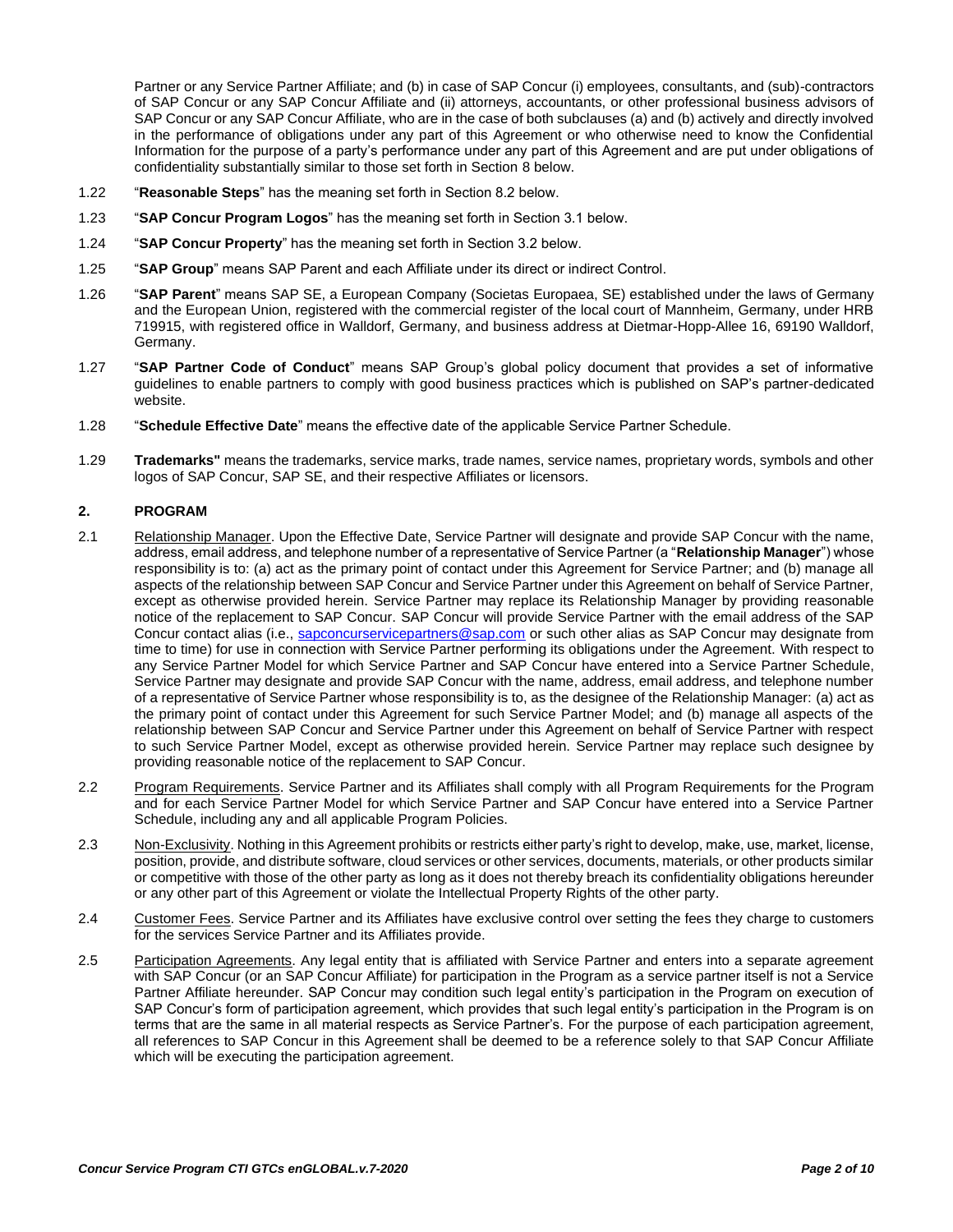## **3. USE OF MARKS; OWNERSHIP OF PROPERTY; USE RESTRICTIONS**

## 3.1 Use of Marks.

- (a) Subject to Partner's compliance with all Program Requirements, SAP Concur grants to Partner a revocable, nonexclusive, non-transferable license to use the SAP Concur Service Partner logo that SAP Concur makes available to the Partner, depending on the program participation, in connection with the Agreement in accordance with the terms of this Section 3 ("**SAP Concur Program Logos**"). Service Partner is not permitted to grant sublicenses to the SAP Concur Program Logos. No other license to any other Trademark is provided by SAP under this Agreement.
- (b) When using SAP Concur Program Logos, Service Partner must adhere to the SAP Concur branding guide or such other SAP trademark use requirements SAP may provide. Service Partner must refrain from permitting third parties to use or otherwise exploit SAP Concur's name, logo or trademark and/or any name, logo or trademark of any SAP Concur Affiliate. This includes, without limitation, permitting any Service Partner Affiliate to use or otherwise exploit the SAP Concur Program Logos if such Service Partner Affiliate is not participating in the applicable Service Partner Model or is not in compliance with all Program Requirements (e.g., personnel of the Service Partner Affiliate have not completed necessary training or certifications). SAP Concur reserves the right to review the use of the SAP Concur Program Logos in Service Partner's and its Affiliates' marketing, advertising and other promotional materials and Service Partner shall comply with all reasonable requests by SAP Concur in connection with any exercise by SAP Concur of this right.
- (c) Service Partner agrees not to register any Trademark (in whole or in part), or any mark confusingly similar to a Trademark. Service Partner will not contest the validity of the SAP Concur Program Logos. Partner will reasonably cooperate with SAP Concur, at SAP Concur's expense, in the defense and protection of the SAP Concur Logos. Service Partner acknowledges the value of the goodwill in the Trademarks, including the SAP Concur Program Logos, and that SAP Concur is the exclusive beneficiary of such goodwill.
- 3.2 Ownership. SAP Concur and its licensors and suppliers own and retain all right, title, and interest in and to the following (collectively, "**SAP Concur Property**"): (a) the SAP Concur products and service and all other software, hardware, technology, documentation, and information provided by SAP Concur in connection with its products and services, including, without limitation, documentation, training materials, and other information with respect to the Program, the Service Partner Models, or the Partner Levels, whether set forth in an online Program portal or elsewhere; (b) the SAP Concur Confidential Information; (c) the Trademarks; and (d) all worldwide Intellectual Property Rights in and to the property described in the immediately foregoing clauses (a) and (b). The use rights set forth in the Agreement are the entirety of Service Partner's rights in connection with the SAP Concur Property.
- 3.3 Restrictions. Except as otherwise expressly authorized herein or by SAP Concur in writing, Service Partner shall not directly or indirectly, and shall ensure its Affiliates do not, directly or indirectly, do any of the following: (a) access or use any SAP Concur Property under this Agreement except as specifically authorized herein; (b) sell, distribute, sublicense, broadcast, or commercially exploit any SAP Concur Property under this Agreement, including without limitation any access or use of or access to any SAP Concur Property on a service bureau basis or outsourcing, renting or time-sharing basis; (c) copy, modify, or prepare derivative works based on SAP Concur Property; (d) reverse engineer, decompile, disassemble, or attempt to derive source code from any SAP Concur Property; (e) interfere with or disrupt the integrity or performance of SAP Concur Property or Customer Data residing in the SAP Concur Property; (f) introduce any infringing, obscene, libelous, or otherwise unlawful data or material into the SAP Concur Property; (g) authorize or allow any third party to access or use the SAP Concur Property; or (h) remove, obscure, or alter any Intellectual Property Right or confidentiality notices or legends appearing in or on any aspect of any SAP Concur Property.
- 3.4 Marketing and Publicity. Except as expressly permitted under the terms of this Agreement, neither party shall use the other party's name, logo, or other trademark in any sales, advertising, marketing or promotional activities, including without limitation, in any publication, press release, advertisement, website, or public forum without the prior written approval of the other party.

# 4 **SERVICE PARTNER RESPONSIBILITIES**

### 4.1 Export Regulations

- (a) Scope. SAP Concur Confidential Information is subject to export control laws of various countries, including the laws of the United States, the European Union, Ireland and Germany ("**Export Regulations**"). Service Partner will not export SAP Concur and its Affiliates' Confidential Information to countries, persons, organizations or entities if prohibited by Export Regulations. Service Partner will take all precautions to ensure that Service Partner, its Affiliates and anyone it authorizes to provide services to customers under the Agreement complies with the Export Regulations.
- (b) Export Assistance. Service Partner will support SAP Concur and its Affiliates in obtaining any required export and import authorization and/or approval by providing such information as requested by SAP Concur. The availability of the SAP Concur Property may require prior export and/or import authorizations and this process may delay or prevent the delivery of SAP Concur Property, including SAP Concur services.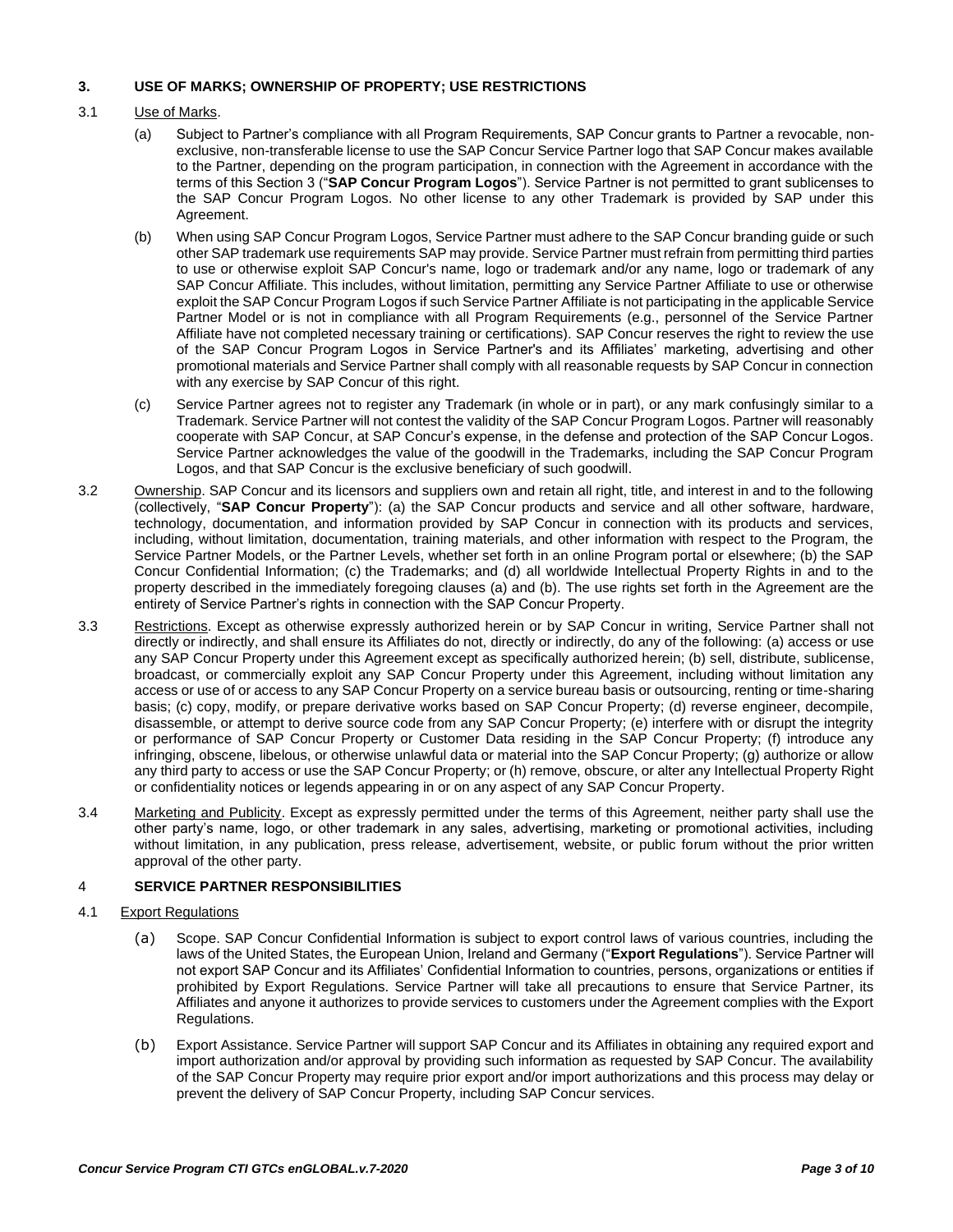## 4.2 Compliance Obligations

- (a) Compliance Obligations. Service Partner and all its affiliates shall conduct operations in compliance with applicable laws, rules and regulations in exercising rights and obligations under any part of this Agreement. Laws may include but not be limited to the U.S. Foreign Corrupt Practices Act, the U.K. Bribery Act, and local anticorruption legislation that may apply. Service Partner and its Affiliates shall comply with SAP Partner Code of Conduct, or Service Partner and its Affiliates may comply with Service Partner's own code of conduct if comparable standards are established. Service Partner and its Affiliates are not listed by any government agency as debarred, suspended, proposed for suspension or debarment or otherwise determined to be ineligible for government procurement programs.
- (b) No Prohibited Parties Payments. In exercising rights and obligations under any part of this Agreement, Service Partner, its Affiliates and anyone acting on Service Partner's behalf shall not make, offer, promise or authorize payment of anything of value directly or indirectly to any of the following Prohibited Parties for the purpose of unlawfully influencing their acts or decisions:
	- 1. Employees, consultants, or representatives of the customer or prospect,
	- 2. Government officials or employees,
	- 3. Political party officials or candidates,
	- 4. Officers or employees of any public international organization,
	- 5. Immediate family member of such persons (or any other person) for the benefit of such persons.

Business entertainment conducted for the fulfilment of any part of this Agreement must be appropriate, transparent, compliant with policies of the guest's company, and absent of any appearance of an attempt to influence business decisions.

- (c) Delegation**.** Neither Service Partner nor its Affiliates have rights to delegate its obligations under this Agreement to subcontractors unless expressly permitted under this Agreement. Service Partner shall require all subcontractors to agree to terms substantially similar to this Section 4.2 (Compliance Obligations) in writing. Service Partner and its Affiliates must obtain SAP Concur's prior written consent before paying any third party a commission, finder's fee, referral fee, success fee, or any similar payment for activities for purposes of securing business on behalf of SAP under any part of this Agreement.
- (d) Additional Restrictions. Service Partner and its Affiliates shall not obtain on SAP´s behalf or provide to SAP Concur any information which is not legally available in the applicable territory, or which is procurement-sensitive, proprietary, or classified, where there is reason to believe that possession of such information is unauthorized, illegal, or unethical.

# 4.3 Insurance

During the term of the Agreement, Partner agrees to maintain, at its own expense, for Partner and its personnel, insurance coverage in accordance with any applicable statutory requirements. In addition, Partner shall maintain commercial general and professional liability insurance coverage with adequate scope and limits to cover liabilities for personal injuries, property damages and pure financial losses assumed under the Agreement. Upon request, Partner shall provide SAP with a properly executed certificate of insurance evidencing existence of required coverages. None of the insurance coverage requirements described above are intended to, and shall not in any manner, limit, qualify or quantify the liabilities and obligations assumed by Partner under this Agreement.

# 4.4. Audit

- (a) SAP Concur shall have the right to once annually conduct an audit to verify the compliance of Service Partner and/or any of its Affiliates with the terms of this Agreement, in particular compliance obligations. Notwithstanding the foregoing, in the event SAP Concur reasonably believes that a breach of the terms of this Agreement, and in particular the compliance obligations, has occurred or will most likely occur, SAP Concur shall have the right to perform an audit.
- (b) The audit will be conducted by SAP Concur, its nominated independent expert, or an SAP Concur Affiliate. By choosing the expert, SAP Concur will take into account Service Partner's legitimate business interests. SAP Concur will bear the costs of the audit unless: (i) the expert establishes a breach by Service Partner in which case Service Partner must bear the costs, or (ii) Service Partner does not fully or timely cooperate with reasonable requests relevant to the audit.
- (c) SAP Concur will provide one (1) week advance notice of an audit unless (i) SAP Concur reasonably believes that evidence to be reviewed will be compromised or (ii) required by investigating authorities.
- (d) The audit will take place during normal business hours and SAP Concur will instruct its expert to conduct the audit in such a manner that it will not unreasonably interfere with Service Partner's business operations.
- (e) Service Partner must make full disclosure to SAP Concur or its Affiliate or expert, and ensure that any Service Partner Affiliate and any of Service Partner's Representatives cooperate fully and provide information, grant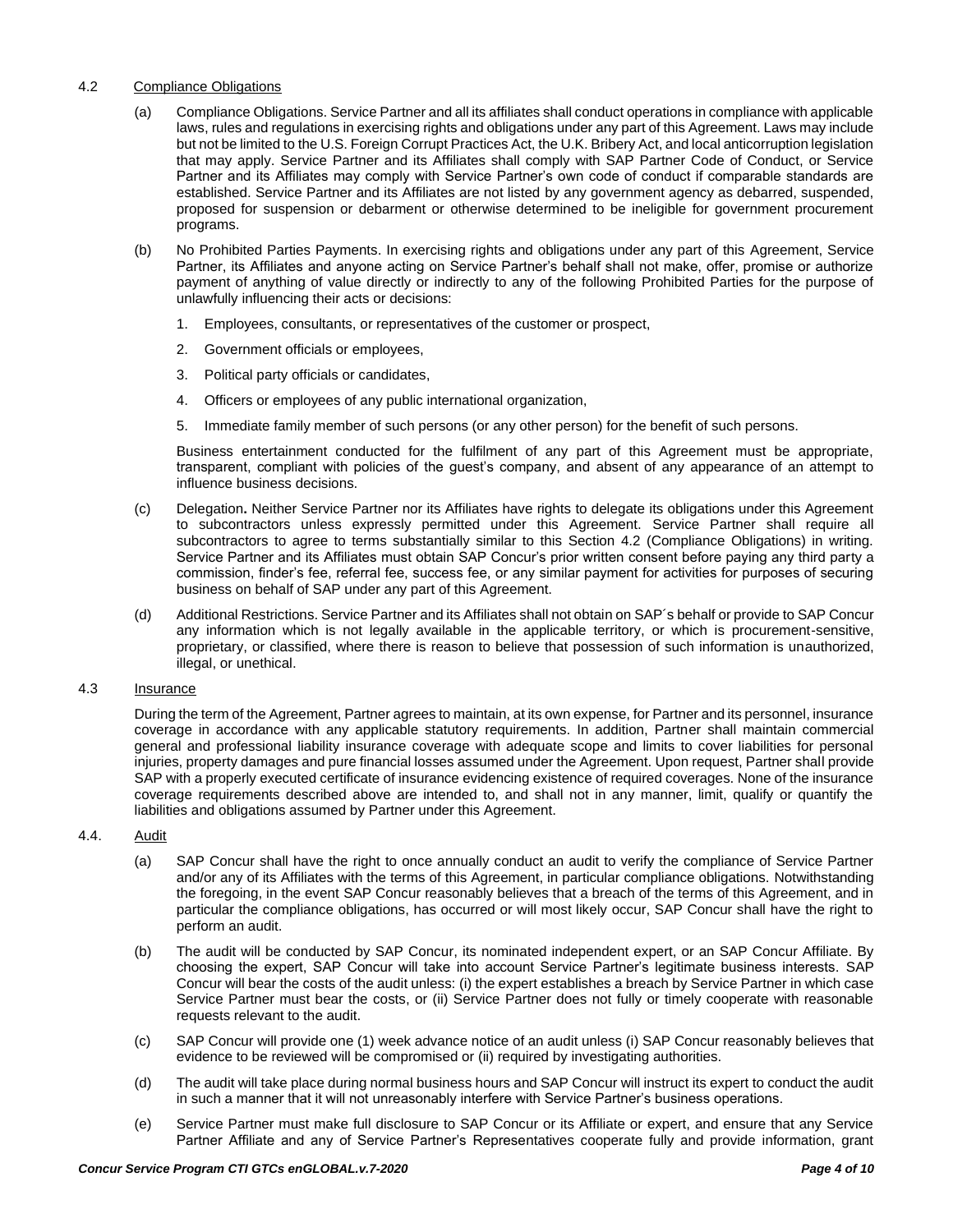viewing access to all necessary and useful documents and permit the making of copies of them. Financial records must be readily available for inspection during audits by SAP Concur, its Affiliate, or its expert. Service Partner also agrees to make its employees, officers, and directors involved in the performance of obligations under this Agreement available for meetings and interviews with SAP Concur, its Affiliate, and/or its expert for the audit. Service Partner agrees to provide appropriate workspace for the expert.

- (f) The expert will be bound in writing to confidentiality for the benefit of SAP Concur and Service Partner. The expert will undertake not to disclose information to SAP Concur or its Affiliate, except for the purpose of providing a report of the audit and, in case of a breach of any part of this Agreement, any information establishing such a breach.
- (g) Service Partner's Confidential Information disclosed during the audit will not be used by SAP Concur or its Affiliates for any purpose other than to verify and prove if a breach of any part of this Agreement has occurred.
- (h) Service Partner must include audit terms with its agreements with any third party used by Service Partner in connection with its activities under this Agreement, including, without limitation, all Affiliates (hereinafter "**Intermediary/ies**"), which are materially as protective as the terms in this Section 4.4. Furthermore, Service Partner must make SAP Concur a third-party beneficiary to such audit terms with the right to enforce such provisions directly against the Intermediary at SAP Concur´s sole discretion.
- (i) SAP Concur reserves the right to suspend new business with Service Partner in the event of a lack of reasonable and/or timely cooperation by Service Partner and its representatives in case of an audit. Furthermore, SAP Concur may terminate the Agreement in accordance with Section 9.1 in case Service Partner does not cooperate with SAP Concur, its Affiliate, or its expert during an audit as outlined in this Section 4.4.

### **5. FEES AND PAYMENT TERMS**

- 5.1 Payment Terms; Order Forms; Invoices. Fees in connection with a Service Partner Model will be invoiced by SAP Concur in accordance with the applicable Order Form(s). Service Partner agrees to pay the amounts set forth in the Order Form(s) within thirty (30) days of receipt of the invoice.. Except as otherwise provided in the Agreement, all fees paid under this Agreement are non-refundable. All fees specified in this Agreement (i) will be invoiced and paid in the currency set forth in the applicable Service Partner Schedule, and (ii) will be invoiced to Service Partner and not any Service Partner Affiliate.
- 5.2 Program Fees. If Service Partner is obliged to pay to SAP Concur an annual program fee under a Service Partner Schedule (each a "**Program Fee**"), with regard to the initial Annual Period under such schedule, the Program Fee will be calculated by SAP Concur from the effective date of the schedule to the end of the initial Annual Period under such schedule (i.e., the next December  $31<sup>st</sup>$ ) and prorated accordingly on a full-month basis (e.g., if the effective date of the applicable Service Partner Schedule is June 15, then the Program Fee for the initial Annual Period under the schedule would be prorated (reduced) by 50%, reflecting the six (6) full months from the June 15 to the next December 31).
- 5.3 Changes to Fees. SAP Concur reserves the right to modify the fees in connection with a Service Partner Model at its sole discretion from time to time with at least ninety (90) days' prior notice to Service Partner as specified in this Section 5.3 and Section 11.11 below; provided, however, that (a) no increase to an existing Program Fee will apply to Service Partner during the then-current Annual Period of the applicable Service Partner Model, and (b) changes to existing fees on the respective Price Lists for Service Partner Models will not apply with respect to any Order Form that has already been executed and submitted to SAP Concur
- 5.4 Taxes. All fees and charges payable by Service Partner are exclusive of applicable taxes and duties, including VAT and applicable sales tax. Service Partner shall provide any information reasonably requested by SAP Concur to determine whether SAP Concur is obligated to collect VAT or other taxes from Service Partner, including Service Partner's VAT or other tax identification number. If Service Partner is legally entitled to an exemption from any sales, use, or similar transaction tax, Service Partner is responsible for providing SAP Concur with legally-sufficient tax exemption certificates for each taxing jurisdiction. SAP Concur will apply the tax exemption certificates to charges under Service Partner's account occurring after the date the tax exemption certificates are received. If any deduction or withholding is required by law, Service Partner shall notify SAP Concur and shall pay SAP Concur any additional amounts necessary to ensure that the net amount that is received by SAP Concur, after any deduction and withholding, equals the amount SAP Concur would have received if no deduction or withholding had been required. Additionally, Service Partner shall provide SAP Concur with documentation showing that the withheld and deducted amounts have been paid to the relevant taxing authority.

# **6. DISCLAIMER**

Except for the warranties, terms, conditions, representations or statements expressly set out in this Agreement, all other warranties, terms, conditions, representations or statements which might have effect between the parties or be implied or incorporated into this Agreement or any collateral contract, whether by statute, common law, custom or otherwise, are hereby excluded to the fullest extent permitted by law, including any implied conditions, warranties or other terms as to quality or fitness for purpose or non infringement of any third party's rights or results to be derived from the use of or integration with any products or services provided under the Agreement, or that the operation of any products or services will be secure, uninterrupted or error free. Service Partner agrees that it is not relying on delivery of future functionality, public comments or advertising of SAP Concur or product roadmaps in entering into this Agreement.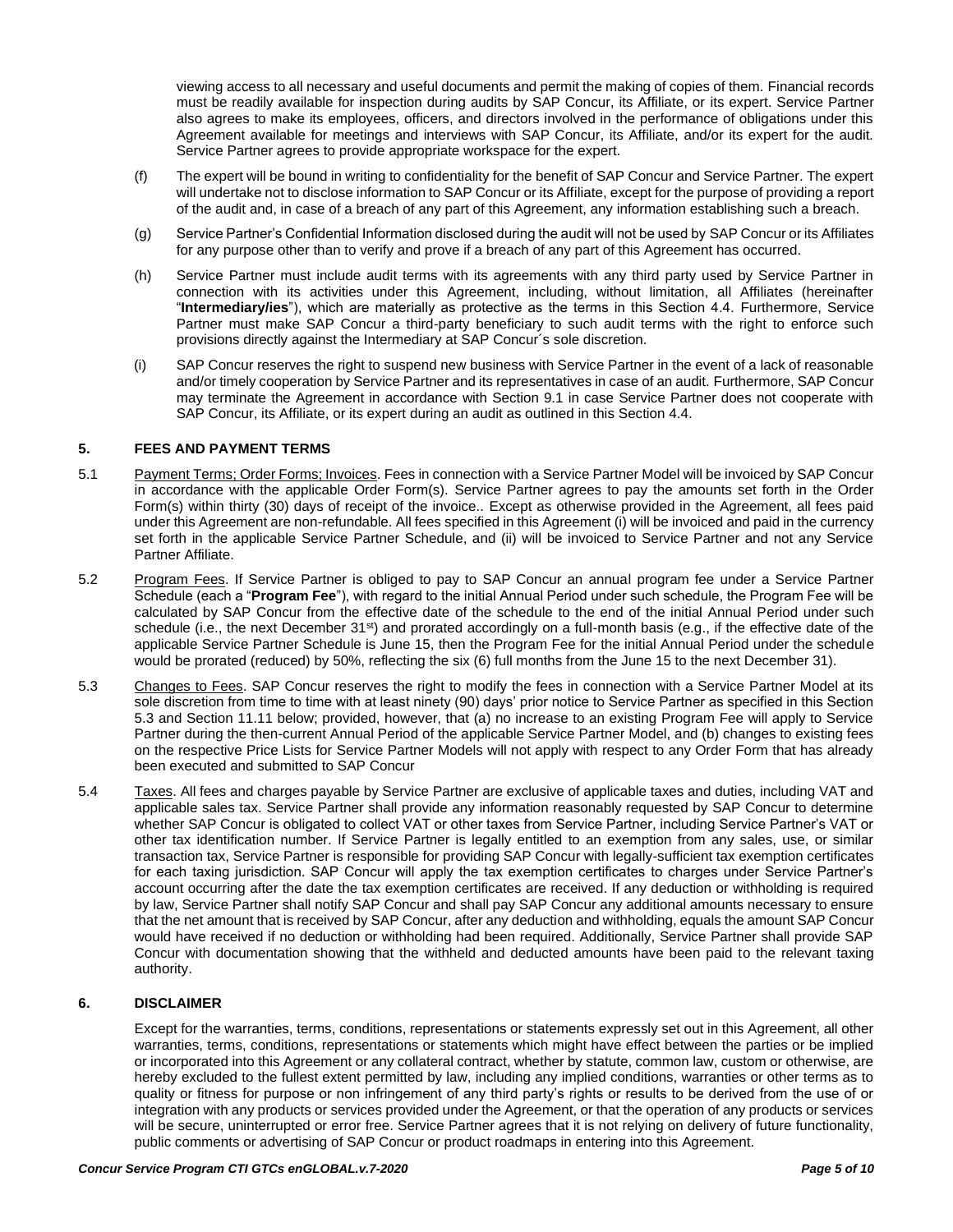# **7. EXCLUSION OF DAMAGES; LIMITATION OF LIABILITY**

- 7.1 Unlimited Liability. Neither party will exclude or limit its liability for damages resulting from:
	- (a) the Service Partner's obligations under Section 3.3,
	- (b) unauthorized use or disclosure of Confidential Information,
	- (c) fraud or fraudulent misrepresentation,
	- (d) death or personal injury arising from either party's negligence,
	- (e) any failure by Service Partner to pay any fees due under the Agreement, or
	- (f) any liability that cannot be excluded or limited by applicable law.
- 7.2 Liability Cap. Subject to Sections 7.1 and 7.3, under no circumstances and regardless of the nature of the claim (whether arising out of breach of contract, tort (including but not limited to negligence), misrepresentation, breach of statutory duty, breach of warranty, claims by third parties from any breach (however minor) of this Agreement, from wilful misconduct or otherwise) shall the maximum aggregate liability of either party (or its respective Affiliates or SAP Concur's subcontractors) arising under or in relation to this Agreement to the other or any other person or entity for all events (or series of connected events) in any twelve month period exceed the greater of \$20,000 or the fees paid by Service Partner to SAP Concur for that twelve month period. Any "twelve month period" commences on the Effective Date or any of its yearly anniversaries.
- 7.3 Exclusion of Damages. Subject to Section 7.1, regardless of the basis of liability (whether arising out of liability under breach of contract, tort (including but not limited to negligence), misrepresentation, breach of statutory duty, breach of warranty, claims by third parties arising from any breach of this Agreement), under no circumstances shall either party (or their respective Affiliates or SAP's subcontractors) be liable to the other party or any third party for any loss or damage (whether or not the other party had been advised of the possibility of such loss or damage) in any amount, to the extent that such loss or damage is (i) incidental, consequential, special, punitive or indirect; or (ii) for any loss of profits, loss of business, loss of business opportunity, loss of goodwill, loss resulting from work stoppage or loss of revenue or anticipated savings, data loss, computer failure or malfunction, whether any such loss or damage is direct or indirect and even if advisedof the possibility of such damages.
- 7.4 No Fee Services. SAP will not be liable for any damages caused by any SAP Concur Property or services provided for no fee.
- 7.5 Risk Allocation. The Agreement allocates the risks between SAP and Service Partner. The fees payable under the Agreement reflect this allocation of risk and limitations of liability.

# **8. CONFIDENTIALITY**

- 8.1 Confidential Information. "Confidential Information" means all information which Disclosing Party (as defined below) protects against unrestricted disclosure to others, furnished by Disclosing Party or its Representatives to the party receiving the information ("Receiving Party") or its Representatives under or in connection with any part of this Agreement that (i) is identified as confidential and/or proprietary at the time of disclosure and/or (ii) should reasonably be understood to be confidential given the nature of the information, the circumstances surrounding its disclosure or both, including but not limited to information that is related to:
	- (a) software, cloud services, maintenance services, other services and in each case other related documentation ("**Disclosing Party's Software**") including, without limitation, the following information regarding Disclosing Party's Software:
		- i. computer software (object and source codes), programming techniques and programming concepts, methods of processing, system designs embodied in Disclosing Party's Software;
		- ii. benchmark results, manuals, program listings, data structures, flow charts, logic diagrams, functional specifications, file formats relating to Disclosing Party's Software, and
		- iii. discoveries, inventions, concepts, designs, documentation, product specifications, application program interface specifications, techniques and processes relating to Disclosing Party's Software;
	- (b) the research and development or investigations of Disclosing Party;
	- (c) product offerings, content partners, product pricing, product availability, technical drawings, algorithms, processes, ideas, techniques, formulas, data, schematics, trade secrets, know-how, improvements, inventions (whether patentable or not), marketing plans, forecasts and strategies, the business plans or operations of Disclosing Party;
	- (d) the business of any customer or partner of Disclosing Party;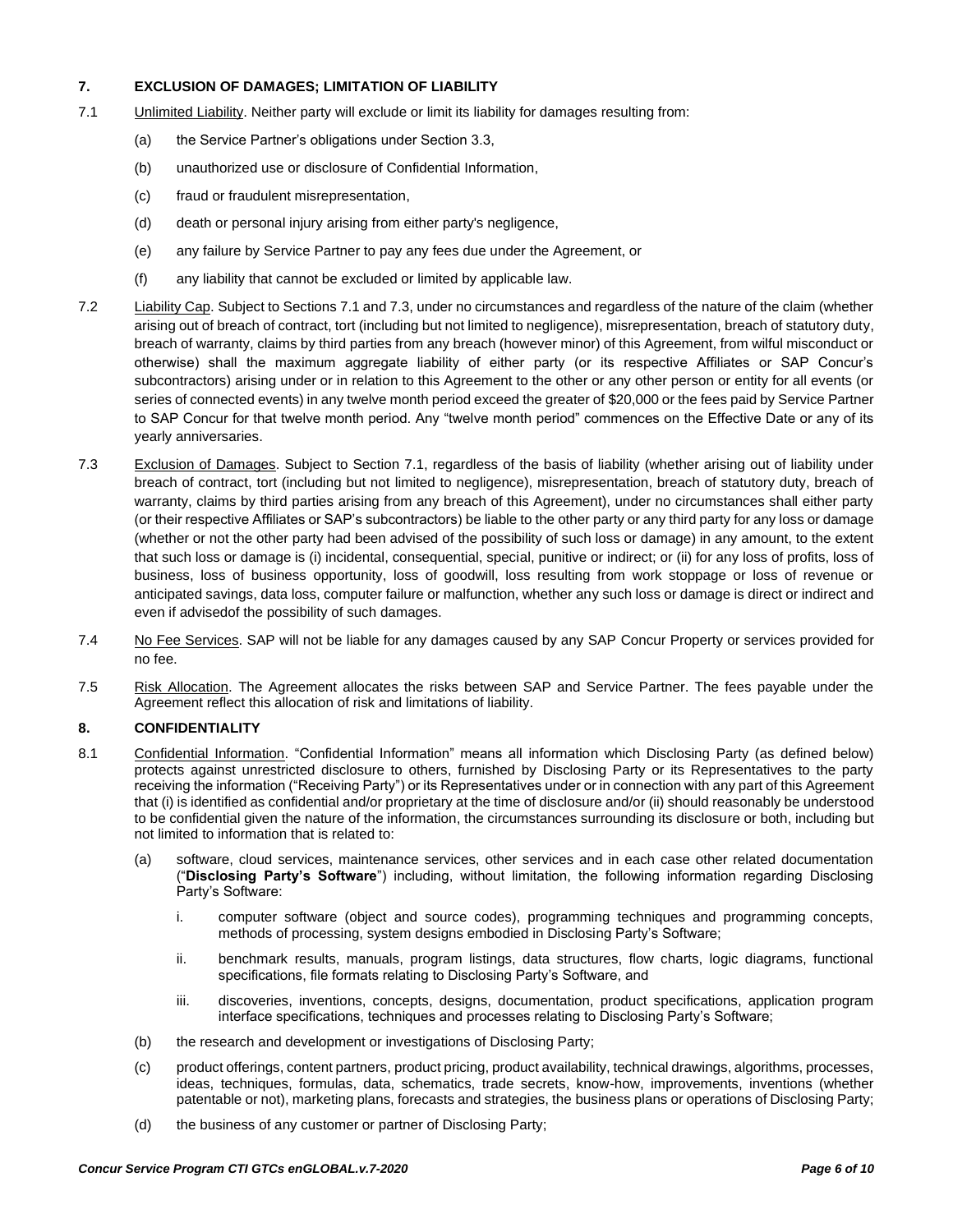- (e) Disclosing Party's properties, employees, finances, operations;
- (f) with respect to SAP Concur, all SAP Concur Property; and
- (g) any information about or concerning any third party (which information was provided to Disclosing Party subject to an applicable confidentiality obligation to the third party).

Notwithstanding anything to the contrary above, Customer Data will not be deemed Confidential Information hereunder but will be subject to and governed by the terms of the applicable subscription or services agreement between Receiving Party and such customer.

#### 8.2 Confidential Treatment

- (a) Confidential Information must not be used or reproduced in any form except as required to accomplish the intent of this Agreement. Any reproduction of any Confidential Information of a party disclosing the information ("**Disclosing Party**") remains the property of Disclosing Party and must contain any and all confidential or proprietary notices or legends which appear on the original. Receiving Party must (i) take all Reasonable Steps (as defined below) to keep all Confidential Information strictly confidential; (ii) not disclose any Confidential Information to any person other than its Representatives; (iii) not use Confidential Information for any purpose other than in connection with the parties' performance under any part of this Agreement; and (iv) not disclose to any person (other than its Representatives) any information about the Agreement, or the terms or conditions or any other facts relating thereto, including, without limitation, the fact that Confidential Information has been made available to Receiving Party or its Representatives. "**Reasonable Steps**" means those steps Receiving Party takes to protect its own similar proprietary and confidential information, which must not be less than a reasonable standard of care.
- (b) The above restrictions on the use and disclosure of the Confidential Information do not apply to any Confidential Information that: (i) is independently developed by Receiving Party without reference to or use of Disclosing Party's Confidential Information, or is lawfully received free of restriction from a third party having the right to furnish such Confidential Information; (ii) has become generally available to the public without breach of this Agreement by Receiving Party; (iii) at the time of disclosure was known to Receiving Party free of restriction; or (iv) Disclosing Party agrees in writing is free of such restrictions.
- (c) In the event that Receiving Party or any of its Representatives are requested pursuant to, or required by, applicable law, regulation, court order, regulatory agency or other legal process to disclose any Confidential Information or any other information concerning Disclosing Party, this Agreement, or the parties' performance hereunder, Receiving Party must provide Disclosing Party with prompt notice of such request or requirement in order to enable Disclosing Party (i) to seek an appropriate protective order or other remedy; (ii) to consult with Receiving Party with respect to Disclosing Party's taking steps to resist or narrow the scope of such request or legal process; or (iii) to waive compliance, in whole or in part, with the terms of this Agreement. In the event that such protective order or other remedy is not obtained in a timely manner, or Disclosing Party waives compliance, in whole or in part, with the terms of this Agreement, Receiving Party or its Representative will use commercially reasonable efforts to disclose only that portion of the Confidential Information which is legally required to be disclosed and to require that all Confidential Information that is so disclosed will be accorded confidential treatment.
- (d) Remedies. The parties recognize and agree that money damages are an inadequate remedy for breach of this Section 8.2 and further recognize that any such breach would result in irreparable harm to Disclosing Party. Therefore, in the event of any such breach, Disclosing Party may seek injunctive relief from a court of competent jurisdiction to enjoin such activity in addition to any other remedies available to it.
- (e) Feedback. Service Partner may provide, or SAP Concur may solicit, input regarding the SAP Concur products or services, including, without limitation, comments or suggestions regarding the possible creation, modification, correction, improvement, or enhancement of the same (collectively "**Feedback**"). Service Partner acknowledges and agrees that any information disclosed by SAP Concur during discussions related to Feedback shall be considered SAP Concur Confidential Information and shall be protected from disclosure in accordance with the terms of the Agreement. SAP Concur has the right to use or disclose Feedback for any purpose, without restriction or remuneration of any kind in relation to Service Partner and/or Service Partner's Representatives.
- 8.3 Publicity. Neither Party will use the name of the other party in publicity, advertising, or similar activity, without the prior written consent of the other party. However, any member of the SAP Group may use Service Partner's name in customer and partner listings (including, without limitation, showing Service Partner's name, address, contact details, partner engagements, areas of expertise and/or offerings on SAP's websites or online marketplaces) or, at times mutually agreeable to the parties, as part of the SAP Group's marketing efforts (including, without limitation, reference calls and stories, press testimonials, site visits, SAPPHIRE participation). The SAP Group will make reasonable efforts to avoid having the reference activities unreasonably interfere with Service Partner's business. Service Partner agrees that SAP Concur may share information on Service Partner with any other member of the SAP Group for marketing and other business purposes and that Service Partner has secured permission from its employees to allow SAP Concur to share business contact information with any other member of the SAP Group.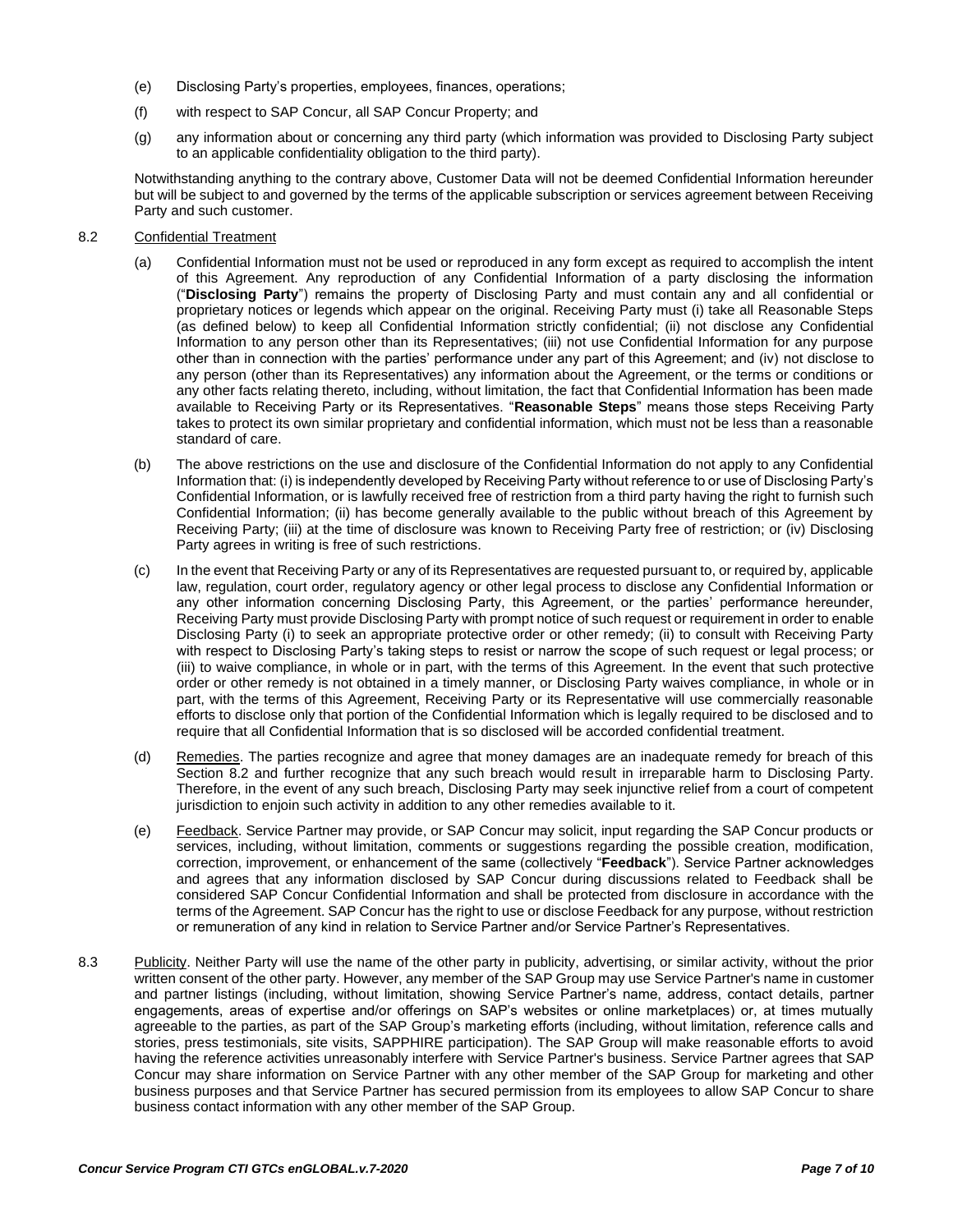# **9. TERMINATION**

- 9.1 Breach. Upon material breach or default under this Agreement by any party, if the other party gives written notice of such breach or default and the same is not cured within thirty (30) days after delivery of such notice, then, without limitation of any other remedy available hereunder, the non-breaching party may terminate any and all Service Partner Schedules affected by such breach by delivery of a written notice of termination at any time thereafter, and such termination shall be effective as of the date of such subsequent notice.
- 9.2 Insolvency. Either party may terminate any and all Service Partner Schedules immediately by notice in writing if the other party (i) enters into liquidation whether compulsorily or voluntarily (otherwise than for the purposes of a solvent amalgamation or reconstruction); or (ii) becomes insolvent; or (iii) ceases or threatens to cease to carry on business; or (iv) compounds or makes any voluntary arrangement with its creditors; or (v) becomes subject to an administration order; or (vi) is unable to pay its debts as they fall due; or (vii) has an encumbrancer take possession of, or a receiver or administrative receiver appointed over, all or any part of its assets; or (viii) takes or suffers any similar action due to debt, or if the equivalent of any of the events described in (i) to (viii) inclusive under the law of any jurisdiction occurs in relation to the other party.
- 9.3 Additional SAP Concur Termination Rights. SAP Concur may terminate any and all Service Partner Schedules upon written notice to Service Partner in the event that Service Partner violates Sections 3.3, 4.1 or 4.2 above. Service Partner shall promptly notify SAP Concur upon the occurrence of any transaction specified above.
- 9.4 Termination for Convenience. Except as otherwise provided in a Service Partner Schedule, SAP Concur shall have the right to terminate a Service Partner Schedule for any reason or no reason by providing written notice to Service Partner at least sixty (60) days prior to the effective date of such termination.
- 9.5 Termination by Service Partner in connection with a Change Notice. In addition to Service Partner's rights set forth in this Section 9, Service Partner may terminate a Service Partner Schedule subject to the terms and conditions of Section 11.9 below.
- 9.6 Suspension. SAP Concur reserves the right, at any time, to suspend Service Partner's access and its Affiliates' access to SAP Concur systems and/or suspend any rights granted under this Agreement if SAP Concur, in its reasonable discretion, believes that Service Partner, directly or indirectly through an its Affiliate, is in material breach of any provision of this Agreement, engaged in unlawful or prohibited activity, and/or engaged in activity that has caused harm or may lead to harm to SAP Concur or any SAP Concur Affiliate, the SAP Concur Property, any SAP Concur customer, or any user of SAP Concur products or services. In no event will any such suspension give rise to any liability of SAP Concur to Service Partner or any of its Affiliates.

# 10. **EFFECT OF TERMINATION**

- 10.1 General Effect of Termination. Any Service Partner Model-specific effects of termination are set out in each Service Partner Model, including, without limitation, in the applicable Program Policies. Unless otherwise set forth in a Service Partner Model, if a Service Partner Model is terminated, Service Partner's right to hold itself out as a partner of SAP Concur under or in connection with such Service Partner Model and Service Partner's permitted use of SAP Concur Program Logos for such Service Partner Model immediately ends.
- 10.2 Return of Confidential Information. Receiving Party shall, at Disclosing Party's election and request (but at Receiving Party's own expense) after the termination of this Agreement, either promptly return to Disclosing Party all copies of the Confidential Information in its possession or control or destroy the same (and an officer of Receiving Party shall promptly certify to Disclosing Party in writing that it has done so); provided, however, that Receiving Party shall be entitled to keep a copy of the Confidential Information to the extent that it is legally required to keep a copy for a longer period in which case such return or destruction shall occur at the end of such period.
- 10.3 Survival Terms. The provisions of Sections 3.2, 3.3, 4.3, 4.4, 5.1 (with respect to outstanding fees payable), 5.4, 7, 8, this Section 10, and Section 11 below shall survive the termination of this Agreement for any reason.
- 10.4 Affiliates. Service Partner and its successors and assigns are, and will remain, jointly and severally liable for any breach of the terms of this Agreement by a Service Partner Affiliate. For purposes of this Agreement and with respect to its subject matter, acts and omissions of any Service Partner Affiliate shall be deemed to be the acts and omissions of Service Partner.

# **11. MISCELLANEOUS**

11.1 Retention of data. With regard to business transactions covered by any part of this Agreement, Service Partner must retain any records for a period of ten (10) years starting on the 1st of January of the year following the year during which the data were transmitted or otherwise transferred, or for the minimum period prescribed by applicable law, whichever is longer. Service Partner shall maintain accurate and transparent books, records and accounts in accordance with record retention policies sufficient to accurately account for transactions and to demonstrate compliance with applicable laws and regulations. Financial books, records, and statements shall be kept in reasonable detail, accuracy and fairly reflect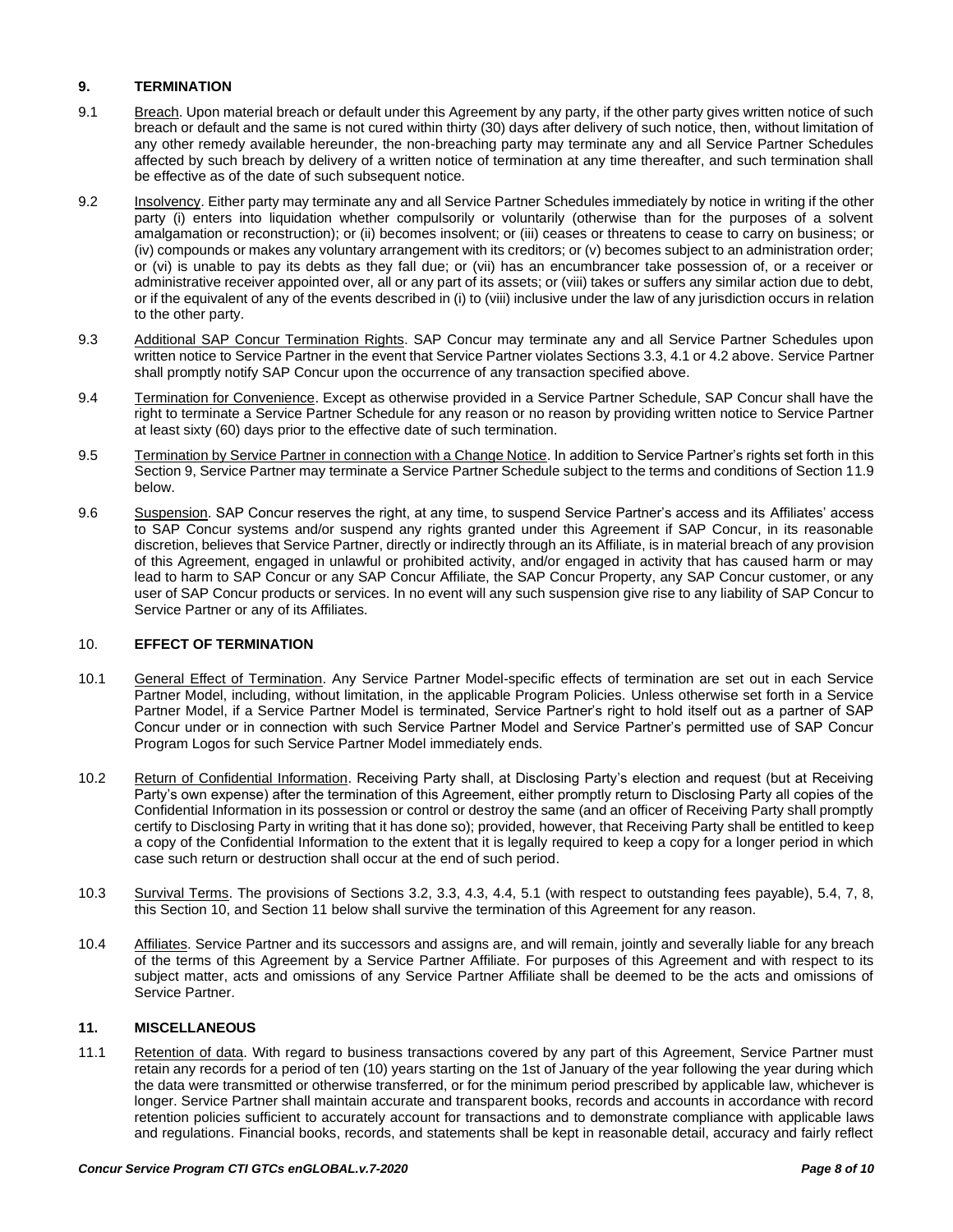the disposition of assets and transactions. The contents of the books and records and related supporting documentation should be sufficient such that a third party could assess the business purpose of the transaction, including (as applicable) the identification of any third parties involved. Service Partner must accurately document all transactions related to this Agreement and prevent side agreements contradicting the terms of the Agreement and the commitments made by Service Partner towards SAP Concur, whether oral or written. Where Service Partner becomes aware of any such side commitments, Service Partner must promptly notify SAP Concur of such commitments in writing.

- 11.2 Relationship of Parties. Service Partner and SAP Concur are independent contractors and this Agreement will not establish any relationship of partnership, joint venture, employment, franchise, or agency between Service Partner and SAP Concur. Neither Service Partner nor SAP Concur will have the power to bind the other or incur obligations on the other party's behalf without the other party's prior written consent, except as otherwise expressly provided in this Agreement.
- 11.3 Rights of Third Parties. Except as specifically provided for in this Agreement, this Agreement does not give rise to any third party being a third party beneficiary of this Agreement or being entitled to any rights whatsoever, including, but not limited to, the right to enforce any term of this Agreement.
- 11.4 Notices. All notices hereunder by either party shall be given by personal delivery (including reputable courier service), fees prepaid, or by sending such notice by registered or certified mail return receipt requested, postage prepaid, and addressed as set forth in the Master Service Partner Agreement. Such notices shall be deemed to have been given and delivered upon receipt or attempted delivery (if receipt is refused), as the case may be, and the date of receipt identified by the applicable postal service on any return receipt card shall be conclusive evidence of receipt. Notices also may be sent by facsimile transmission, which shall be deemed received when transmitted if: (a) the transmitting party is able to confirm that the facsimile was received; and (b) the party transmitting the notice by facsimile transmission also sends such notice the same day by any of the other notice methods described above. Any party, by written notice to the other as above described, may alter the address for receipt by it of written notices hereunder.
- 11.5 Assignment. Service Partner may not, without SAP Concur's prior written consent, assign, delegate, pledge, or otherwise transfer the Agreement, or any of its rights or obligations under the Agreement, or or SAP Confidential Information, to any party, whether voluntarily or by operation of law, including as a result of a Change in Control event or by way of a sale of assets, merger or consolidation. SAP may assign the Agreement to any of its Affiliates
- 11.6 Subcontracting. SAP Concur may subcontract part of its obligations under this Agreement to third parties. SAP Concur is responsible for breaches of the Agreement caused by its subcontractors.
- 11.7 Waiver and Severability. Failure to enforce any term or condition of this Agreement shall not be deemed a waiver of the right to later enforce such term or condition or any other term or condition of this Agreement. If any provision of this Agreement is found to be void or unenforceable, that provision will be enforced to the maximum extent possible, and the remaining provisions of this Agreement will remain in full force and effect.
- 11.8 Entire Agreement. This Agreement constitutes the complete and exclusive statement of the agreement between SAP and Service Partner in connection with the parties' business relationship related to the subject matter of the Agreement and supersedes all prior agreements, communications, arrangements, promises, assurances, warranties, representations, discussions, collateral contracts and understandings (the "Statements") between the parties (both oral and written) relating to that subject matter and no Statements of any kind, oral or written, shall be binding upon the parties unless incorporated in this Agreement. Each party agrees that in entering into this Agreement it has not relied on and shall have no remedy in respect of any Statements (whether negligently or innocently made) except those expressly set out in this Agreement. Each party agrees that it shall have no rights or remedies which, but for this section, might otherwise be available to it in respect of any such Statements whether made innocently or negligently or otherwise. Nothing in this Agreement shall limit or exclude the liabilities or the rights or remedies of either party that cannot be limited or excluded by law. This Agreement may be modified solely in writing signed by both parties, except as permitted otherwise under this Agreement. This Agreement will prevail over terms and conditions of any Service Partner-issued purchase order, which will have no force and effect, even if SAP accepts or does not otherwise reject the purchase order.
- 11.9 Priority of Agreements. The following descending order of precedence will apply, in the event of any conflict or inconsistency between parts of the Agreement: (a) Order Form; (b) the applicable Service Partner Schedule; (c) the applicable Service Partner Model; (d) the Master Service Partner Agreement; (e) these Service Partner Program GTCs; and (f) the applicable Program Policies.
- 11.10 Amendments. This Agreement shall not be deemed or construed to be modified, amended, or waived, in whole or in part, except as set forth herein (including, without limitation, as set forth in Section 11.11 below) or by a separate written agreement duly executed by the parties to this Agreement. No invoice, purchase order, document, or any handwritten or typewritten text which purports to alter or amend the printed text of this Agreement shall alter or amend any provision of this Agreement or otherwise control, except as set forth herein (including, without limitation, as set forth in Section 11.11 below) or unless Service Partner and SAP Concur both specify in writing that such terms or conditions shall control.
- 11.11 Programmatic Changes. SAP Concur reserves the right to implement programmatic changes (i.e., changes applicable across the Program or any or all Service Partner Models) by modifying, eliminating, expanding or supplementing any or all parts of this Agreement (in particular by replacing parts of it with an updated version), including, without limitation, these Service Partner Program GTCs, any Service Partner Model, the Program Policies (including, without limitation,